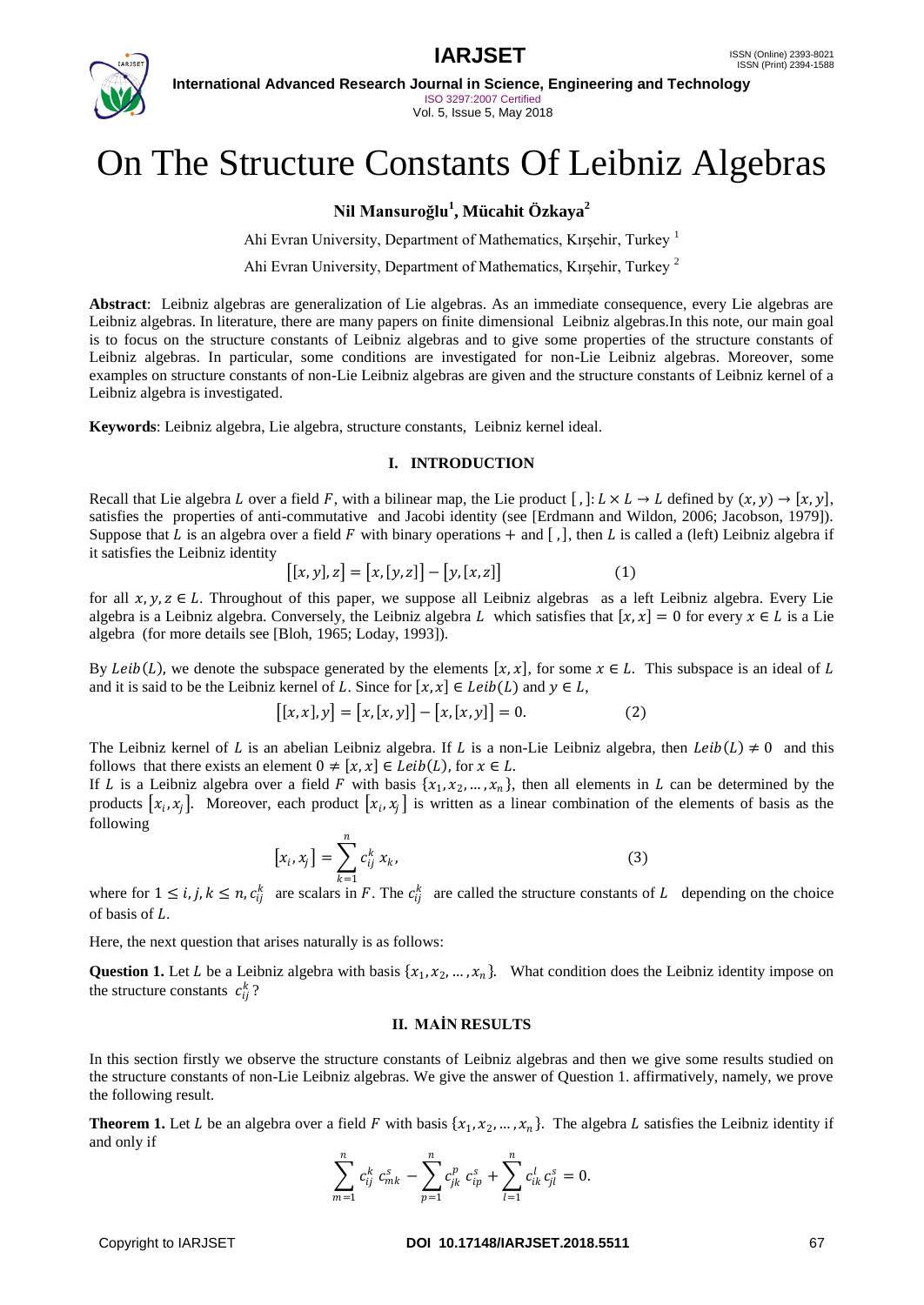

**International Advanced Research Journal in Science, Engineering and Technology** ISO 3297:2007 Certified

Vol. 5, Issue 5, May 2018

**Proof.** Assume that *L* is a Leibniz algebra. Then, from (1), we infer that\n
$$
\left[ \left[ x_i, x_j \right], x_k \right] - \left[ x_i, \left[ x_j, x_k \right] \right] + \left[ x_j, \left[ x_i, x_k \right] \right] = 0.
$$

By using (3), a straightforward calculation shows that

$$
\sum_{s=1}^n \left( \sum_{m=1}^n c_{ij}^m c_{mk}^s - \sum_{p=1}^n c_{jk}^p c_{ip}^s + \sum_{l=1}^n c_{ik}^l c_{jl}^s \right) x_s = 0.
$$

Accordingly, for all  $1 \leq s \leq n$ ,  $x_s$  are linearly independent. Hence,

$$
\sum_{m=1}^n c_{ij}^m c_{mk}^s - \sum_{p=1}^n c_{jk}^p c_{ip}^s + \sum_{l=1}^n c_{ik}^l c_{jl}^s = 0.
$$

Conversely, it is not hard to show it.

Now we investigate the conditions when  $L$  is a non-Lie Leibniz algebra.

**Theorem 2.** Let L be a non-Lie Leibniz algebra with basis  $\{x_1, x_2, ..., x_n\}$ . Then the structure constants  $c_{ij}^k$  of L provide the following properties:

(i) for some  $i, m, c_{ii}^m \neq 0$ ,

(iii) 
$$
\sum_{m=1}^{n} c_{ij}^{m} c_{mk}^{s} - \sum_{p=1}^{n} c_{jk}^{p} c_{ip}^{s} + \sum_{l=1}^{n} c_{ik}^{l} c_{jl}^{s} = 0
$$
  
for all *i*, *j*, *k*, *l*, *m*, *p* and *s*.

**Proof.** (i) Recall that if L is a Lie algebra, then for each i,  $\left[x_i, x_i\right] = 0$  and from (3), we have

$$
[x_i, x_i] = \sum_{m=1}^n c_{ii}^m x_m.
$$

Since for all  $1 \le m \le n$ ,  $x_m$  are linearly independent,  $c_{ii}^m = 0$ . As a summarise,  $[x_i, x_j] = 0$  if and only if  $c_{ii}^m = 0$ . Because of our assumption, for some *i*,  $m$ ,  $c_{ii}^{m} \neq 0$ .

(ii) If *L* is a non-Lie Leibniz algebra, then for some  $1 \le i, j \le n$ , we have  $[x_i, x_j] \ne -[x_j, x_i]$ . Hence,  $[x_i, x_j] +$  $[x_j, x_i] \neq 0$ . By using (3), we obtain

$$
[x_i,x_j]+[x_j,x_i]=\sum_{m=1}^n c_{ij}^m x_m+\sum_{m=1}^n c_{ji}^m x_m=\sum_{m=1}^n (c_{ij}^m+c_{ji}^m)x_m.
$$

This means that for some  $1 \le i, j, m \le n$ ,  $c_{ij}^m + c_{ji}^m \ne 0$ .

(iii) It is clear to see this fact from Theorem 1.

Now we examine the structure constants of the Leibniz kernel of L. Say  $K = Leib(L)$ . First assume that for each element  $x \in L$ ,  $[x, x] \in K$ . Since the element x can be expressed as a linear combination of  $x_i$  for  $1 \le i \le n$ , we have

$$
[x, x] = \left[\sum_{n} \alpha_i x_i, \sum_{i} \alpha_i x_i\right]
$$
  
= 
$$
\sum_{m,i=1}^{n} \alpha_i^2 c_{ii}^m x_m + \sum_{m,i,j=1(i\neq j)}^{n} c_{ij}^m x_m.
$$

We know that if *L* is a non-Lie Leibniz algebra, then there exists an element  $x \in L$  such that  $0 \neq [x, x] \in K$ . Thus,

$$
0 \neq [x, x] = \sum_{m,i=1}^{n} \alpha_i^2 c_{ii}^m x_m + \sum_{m,i,j=1 (i \neq j)}^{n} c_{ij}^m x_m.
$$

This means that  $c_{ii}^m \neq 0$  for some  $i, m$  or  $c_{ij}^m \neq 0$  for some  $i, j, m$ .

#### Copyright to IARJSET **DOI 10.17148/IARJSET.2018.5511** 68